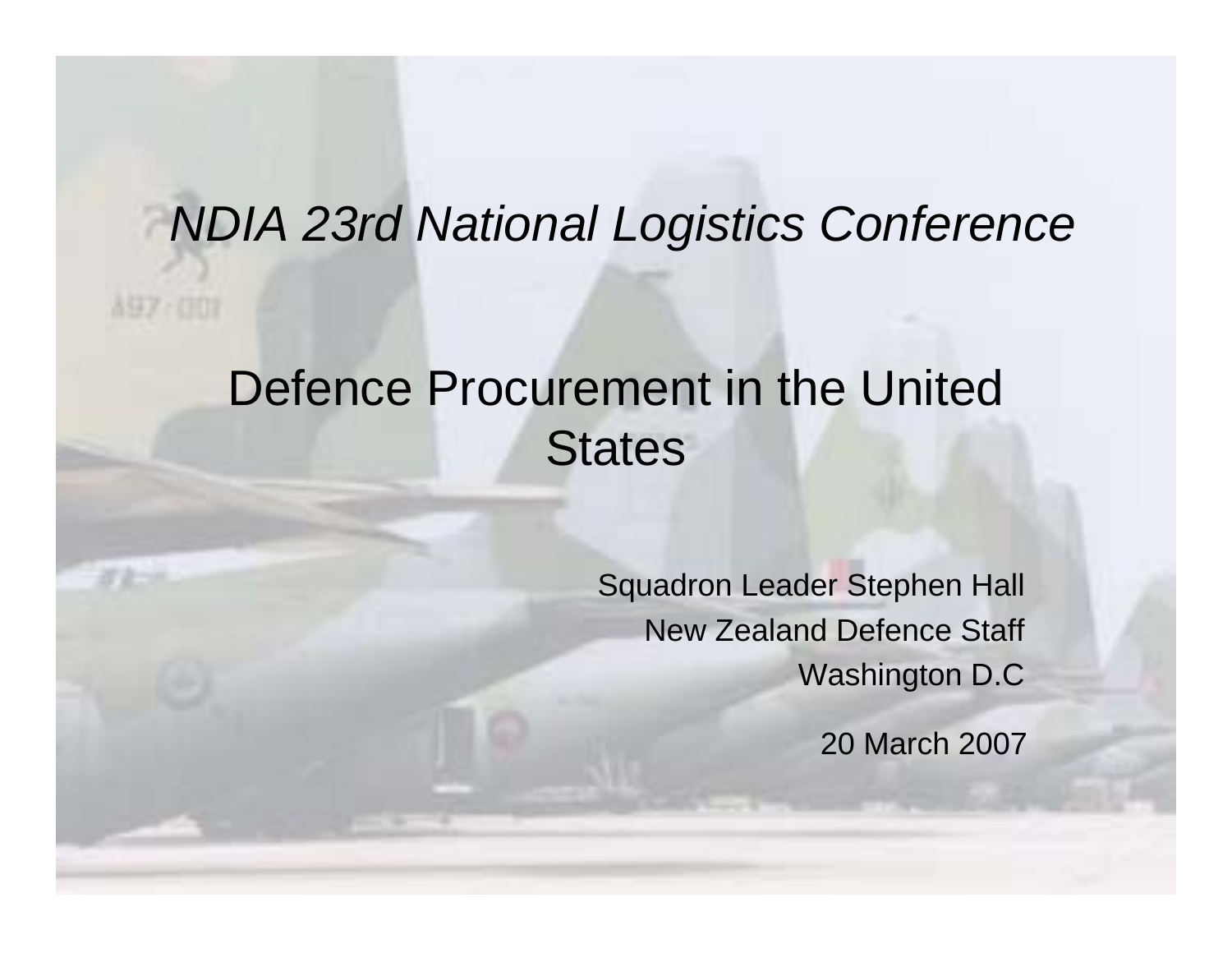#### The Changing Security Dynamic

**Cold War Post 9/11**

- **Static**
- **Conventional**
- •**Long standing Allies**
- **Westphalian**
- **Containment**
- **Acquisition**
	- **Matched**
	- **Structured**
	- **Threat Based**

- **Dynamic**
- •**Disruptive**
- **Free Form Coalition**
- **Trans/Non National**
- **Long "unbounded" war**
- • **Acquisition**
	- –**Asymmetric**
	- –**Disruptive**
	- **Effects Based**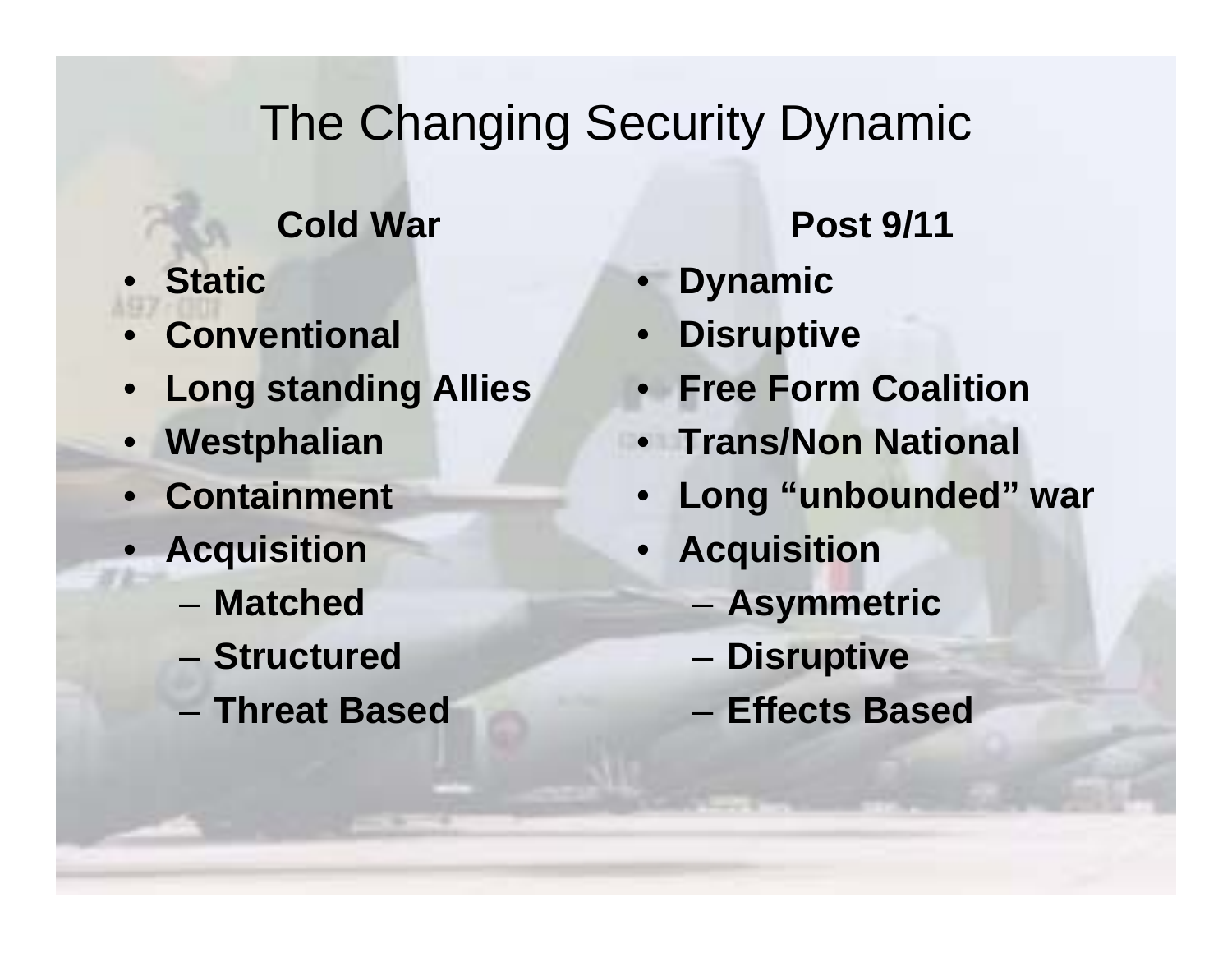# Enablers For Coalitions

- Interoperability In...
- Acquisition

A97 (00)

- Equipment
- Doctrine
- Culture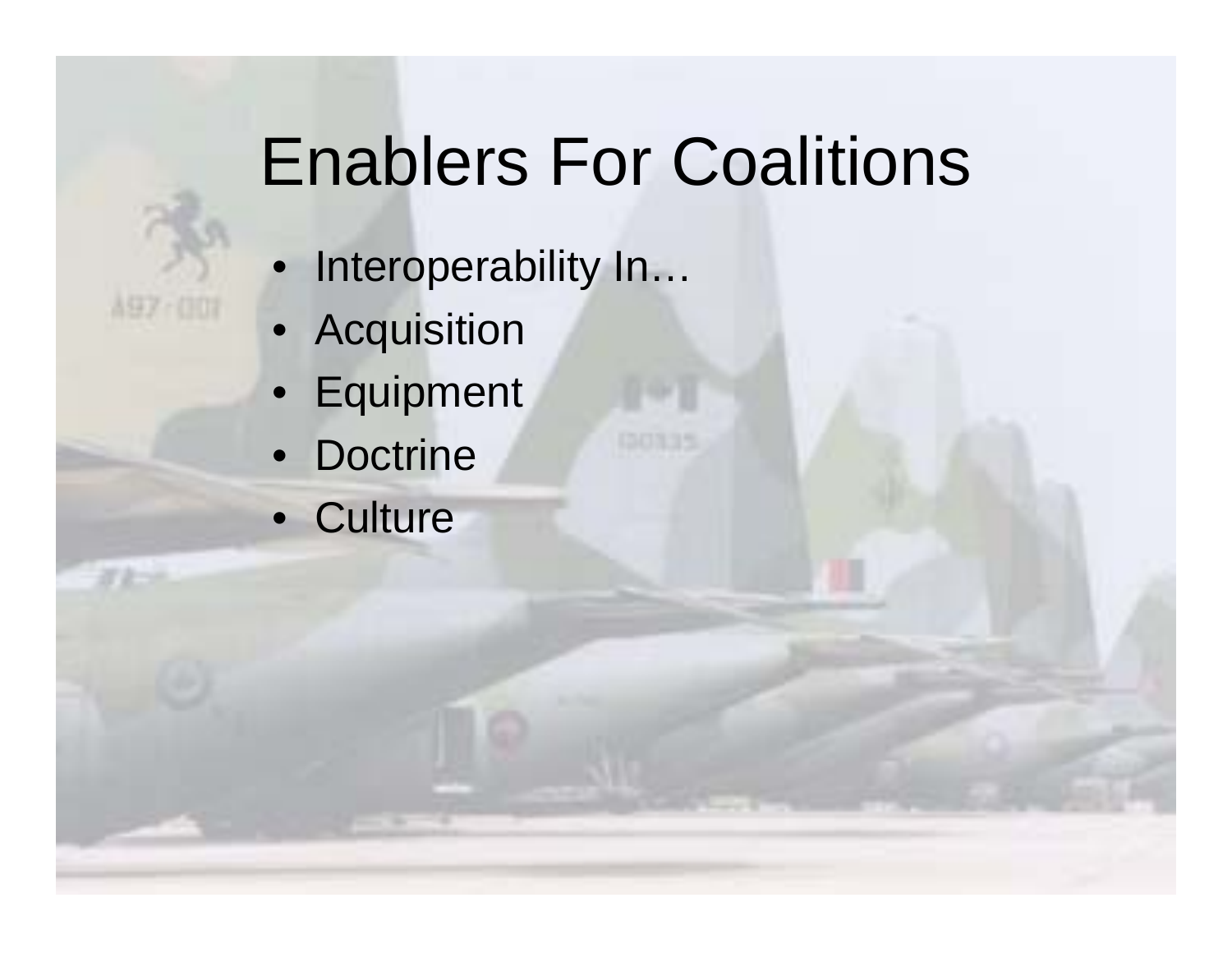## As the Superpower United States sets the de-facto standards, but ...

- Adverse effects of "transformation"
- Legacy Legislation
- Protectionism and "buy America"
- Onerous and universal export controls

Example: New Zealand Body Armour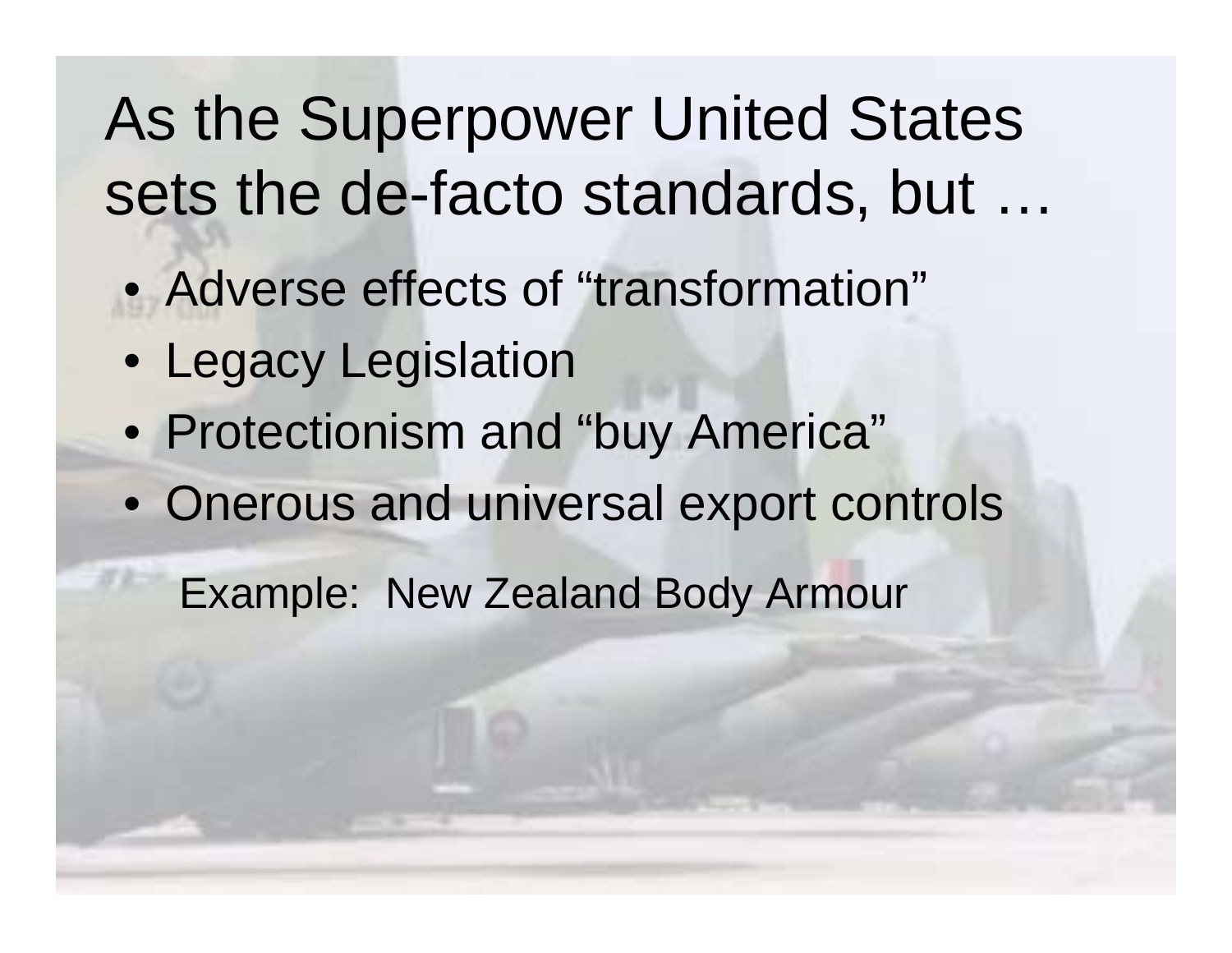## As the Superpower United States sets the de-facto standards, but ...

- •Unwieldy and convoluted bureaucratic process
- Restrictions cross nation interactions between natural allies (not including the US)

Example: ANZAC Frigate Pool Sharing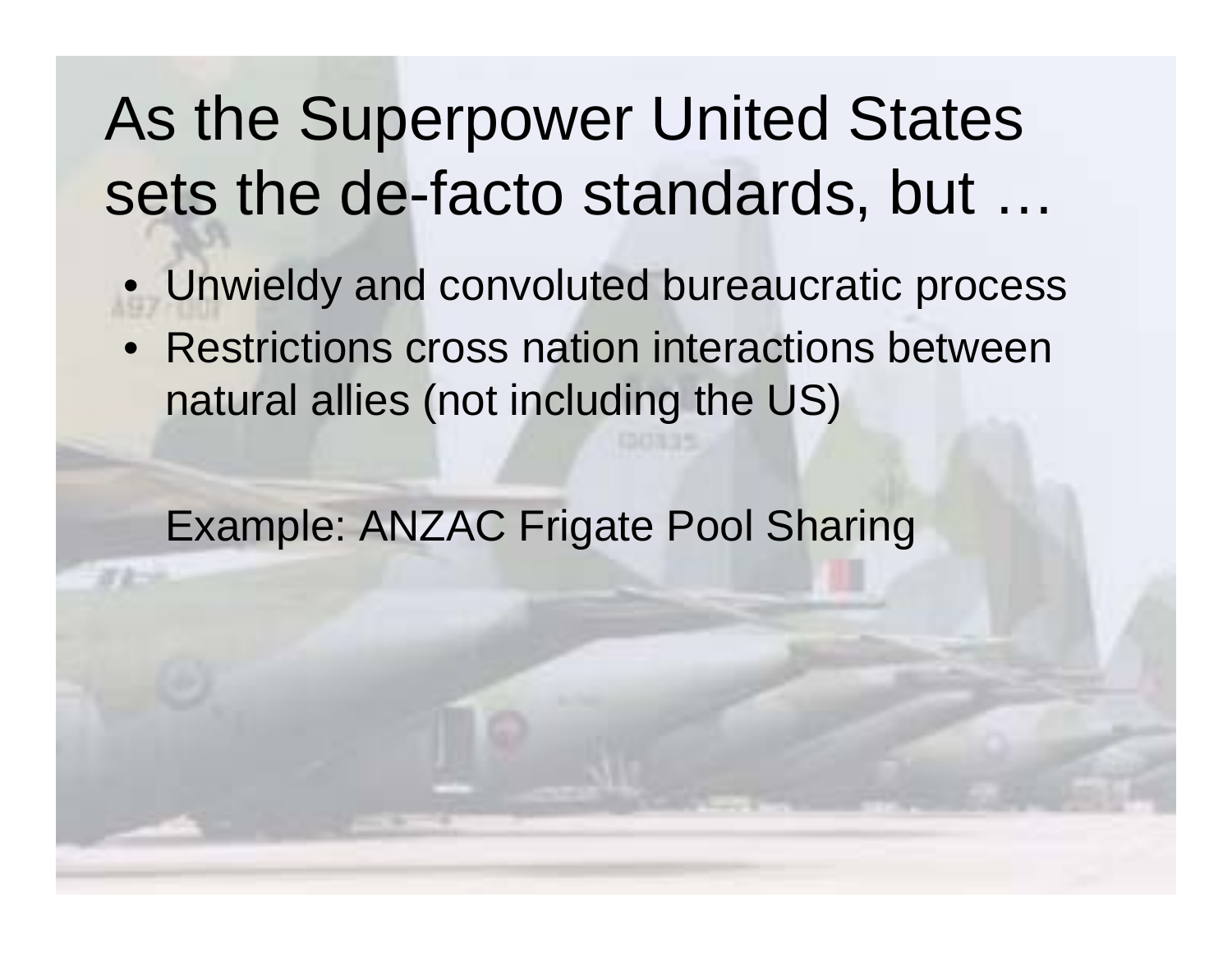## Leading to

- Drive to procure elsewhere …
- Proliferation of equipment in theatre…
- Driving multiple logistic chains…
- Lack of integration…
- Lack of interoperability…
- Less effectiveness.